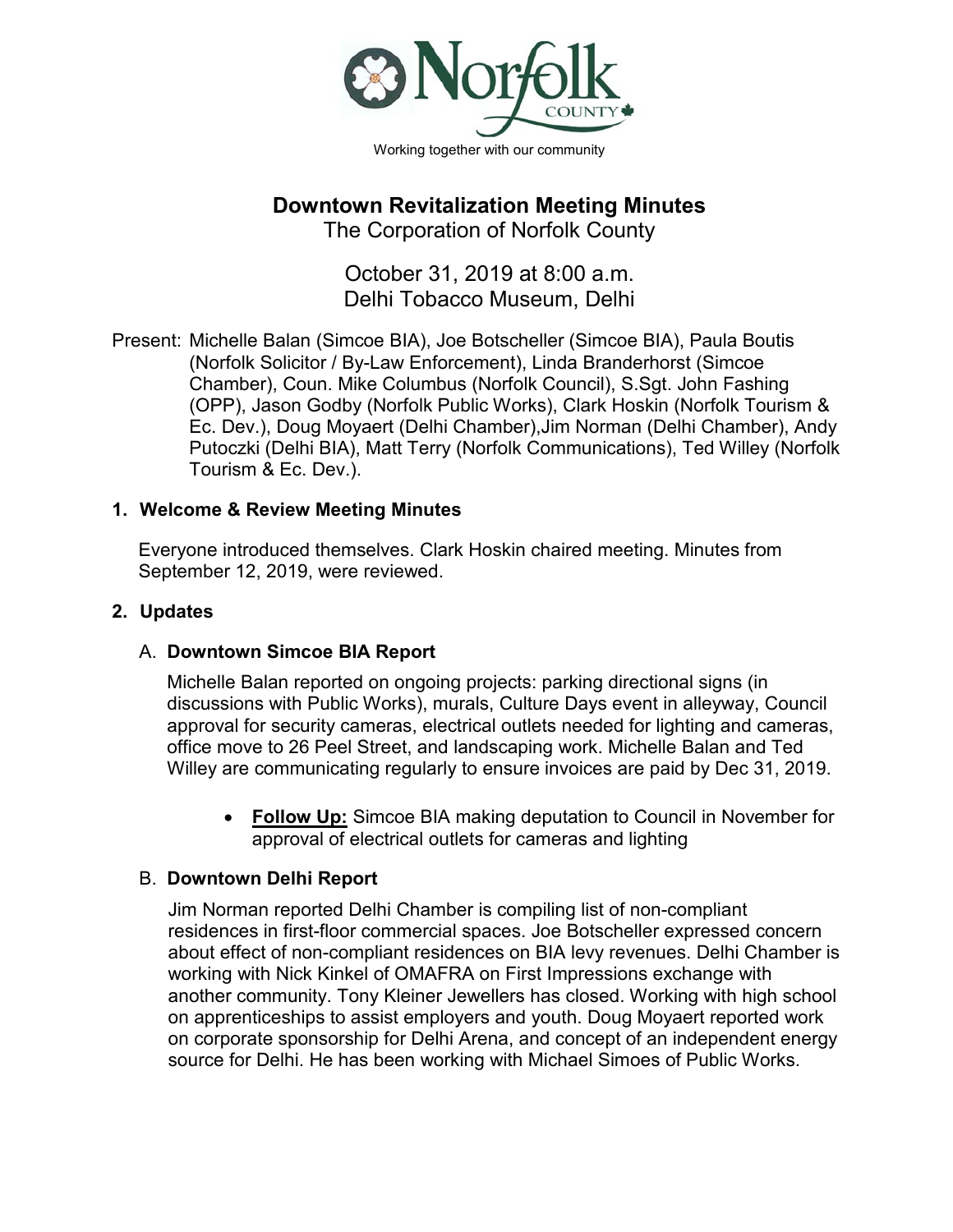• **Follow Up:** Jim Norman to send non-compliant addresses to By-Law Enforcement (519-426-5870 ext 6015) to investigate.

### C. **Housing & Homeless**

Simcoe BIA connected with Indwell on design phase for exterior lighting. OPP concerned about absence of local homeless shelters.

• **Follow Up**: At future meeting, discuss homeless issue with involvement of Housing staff.

#### D. **Garbage**

Michelle Balan contacted owner of building about garbage. Apparently a neighbor was leaving the garbage there.

#### E. **By-Law Enforcement**

By-Law Enforcement staff now report to County Solicitor Paula Boutis. She reported on need for a consultant to review by-laws to ensure wording matches signage, and other issues. There are not enough enforcement staff.

• **Follow Up:** Simcoe BIA to contact Norfolk Communications (Matt Terry) to educate citizens about parking blitzes.

### F. **Library**

No update.

G. **Heritage & Culture**

No update.

### H. **Policing (OPP)**

S. Sgt. John Fashing reported on very successful Foot Patrol Program in downtown Simcoe last summer on Fridays and Saturdays from 5pm to 10pm. Uniformed police officer paired with Auxiliary officer engaged citizens and offshore workers. Street Crime Unit has ongoing investigations and warrants. Crime rates are trending downward.

#### I. **Public Works**

Jason Godby attended to answer questions related to Public Works.

### **3. Initiatives**

### A. **Simcoe Secondary Plan**

No update.

### B. **Imperial Oil Property**

No update.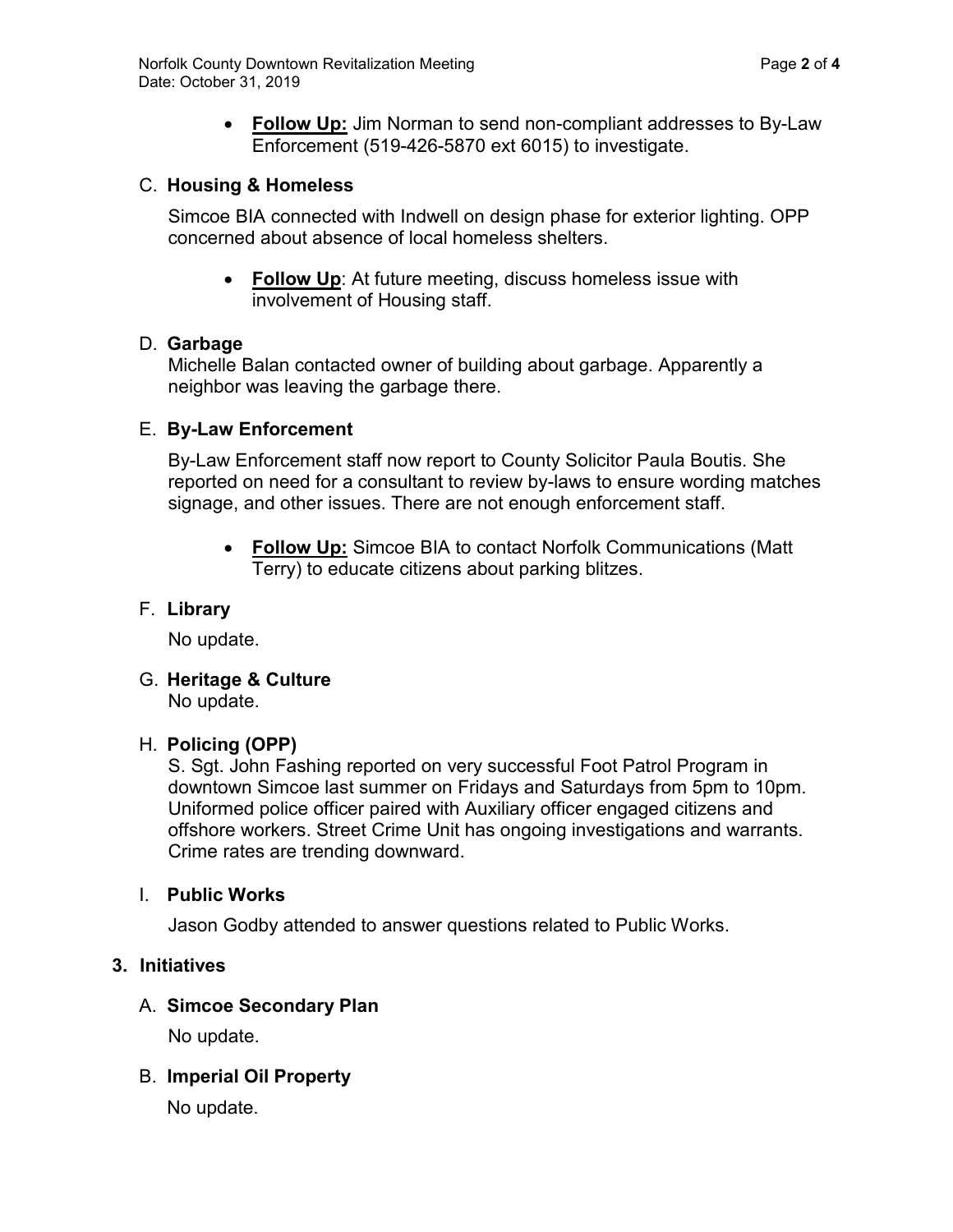#### C. **Governor Simcoe Square Upgrades**

The budget was cut for construction of an accessible courtyard at Governor Simcoe Square.

### D. **BIA Space Initiative**

No update.

### E. **Vacant Building Registry**

Economic Development staff are working on a report to Council about a Vacant Building Registry for commercial and industrial properties.

### F. **CIP Incentives**

Norfolk County's Community Improvement Plan incentives are open for applications for 2020. Apply at [norfolkbusiness.ca/business-incentives/.](https://www.norfolkbusiness.ca/business-incentives/)

### G. **Empty Storefront Tour**

Ted Willey will be working with Delhi for spring 2020. Chamber or BIA should act as lead. Norfolk County can provide support.

#### H. **Food Trucks**

No update.

#### **4. Downtown Events**

Port Rowan's Shop the Shore happens Nov 8-10.

Port Dover's ChristmasFest and Christmas in Vittoria happen on Nov 16.

Waterford Christmas Stop & Shop happens on Nov 18.

Simcoe BIA is planning downtown event for Panorama opening night (Nov 30).

On Dec 6-7, Delhi has scheduled Christmas Tree Light Up and Santa Claus Parade.

#### **5. Other Business**

#### A. **Saving Mileage Costs**

Suggestion was made to rent a car if someone needs to travel more than 200km, rather than charging mileage to an organization.

### B. **Drive-Thru Garbage**

Suggestion was made to encourage drive-thru restaurants to install garbage receptacles so that patrons can drop off their garbage when ordering. This would cut down on litter.